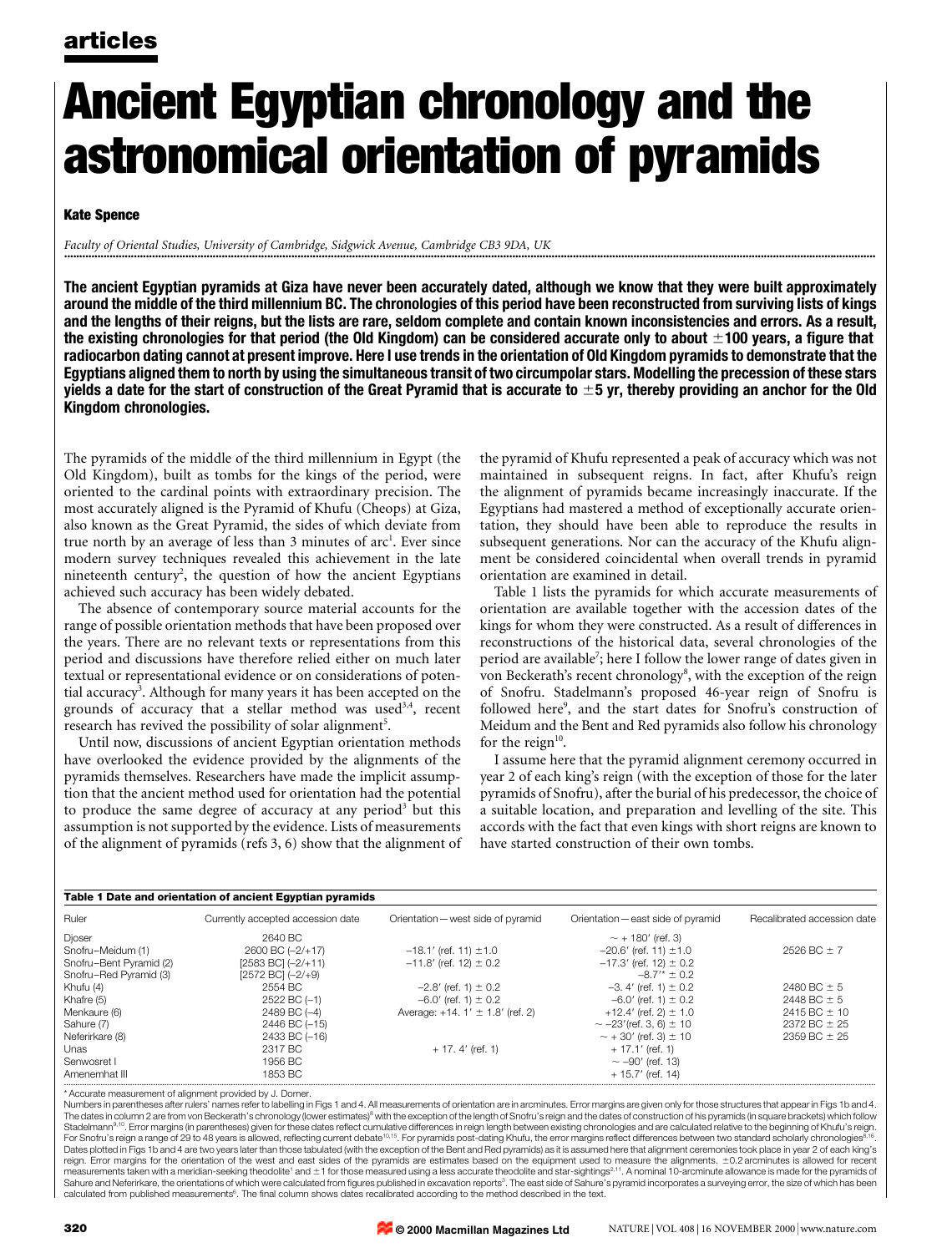The dates and measurements of alignment for each pyramid are plotted in Fig. 1a. The figure shows that of the eight pyramids dating from 2600-2400 BC, six lie approximately in a straight line. The other two, the pyramids of Khafre and Sahure, lie close to this group. There is no clear relationship between this group of pyramids and those pre– and post-dating it: the pyramid of Djoser predates the first attempts to orient structures accurately to the cardinal points, whereas for the period from 2400-1800 BC we have only three structures for which measurements are available, too few to assess whether they form a pattern amongst themselves.

The eight pyramids constructed between the reigns of Snofru and Neferirkare are re-plotted in Fig. 1b. Researchers proposing stellar methods agree that the Egyptians used northern or circumpolar stars for orientation<sup>1,3,4</sup>, which suggests that the alignment ceremony was carried out for either the east or west side of the pyramid (the central axis was probably never levelled, ruling out its orientation by this method). Where available, measurements of both east and west sides are marked. In some of the earlier pyramids there is considerable variation in the alignment of the different sides but this appears to be the result of difficulties in constructing right angles while laying out or extending the base. The graph suggests that only one side was accurately aligned and that it was the west side of the structure.

Figure 1b shows that if the pyramids of Khafre (number 5 in Fig. 1b) and Sahure (number 7) are temporarily ignored, the remaining six pyramids constructed between the reigns of Snofru and Neferirkare lie close to a straight line plotted through four of the points as a guide to the eye (line a). From this we can deduce that the pyramids were oriented by a method that varied in accuracy over time, becoming increasingly accurate until the reign of Khufu and then decreasing in accuracy at a steady rate. The fact that these six points converge closely on the line shows that the orientation technique could be applied with great precision despite the fact that the method itself was not accurate relative to true north.

#### Methods of orientation

These results are incompatible with any of the methods of orientation considered probable in current literature, solar or stellar, all of which involve the bisection of angles produced by measuring either



Figure 1 Deviation of pyramid alignments from true north over time. The dates plotted are 2 years later than the accession dates tabulated in Table 1 as it is assumed here that the alignment ceremony took place in year 2 of any given reign. 1, Meidum; 2, Bent Pyramid; 3, Red Pyramid; 4, Khufu; 5, Khafre; 6, Menkaure; 7, Sahure; 8, Neferirkare. a, 2640-1850 BC. Error bars are omitted as the uncertainties in some of the measurements of alignment are not well characterized; potential errors in the relative dating of the monuments are also difficult to assess over so large a period of time. **b**,  $2600-2430$  BC. West side alignments are plotted where available; east side alignments are marked as crosses below the west side measurement (numbers 1,2,4); additional error allowances

sun shadows or two equivalent positions on the trajectory of a northern or circumpolar star (isolated at equal height or in its most easterly and westerly positions)<sup>3-5</sup>. These methods would have maintained a level of accuracy over time: graphically, all the measurements of alignment would lie in a band centred on true north. The width of the band would vary depending on the potential accuracy of the particular method and the points would be randomly scattered within this band. Experimental work has shown that a precise method of bisecting the angle between the most easterly and westerly positions of a northern star could potentially achieve an accuracy of within  $\pm$  3 arcminutes (J. Dorner, personal communication); however, only one measurement of actual pyramid alignment falls within a band of this width. Some of the more inaccurate methods proposed are likely to require error margins of more than  $\pm 60$  arcminutes.

In Fig. 1b, the apparent precision of the alignment method (shown by the proximity of the six points to line a) strongly suggests stellar orientation, as solar methods would be unlikely to produce such accurate results. This conclusion is supported by the progressive deviation of the alignments from true north, which could not be achieved using a solar orientation method. The most likely explanation of this deviation from north is that a stellar orientation method was used which became increasingly inaccurate as a result of the effects of precession.

The north celestial pole appears from the earth to be a point on the celestial sphere around which the stars rotate. This point is directly aligned with the axis of rotation of the earth. However, the revolving axis of the earth is itself unstable and rotates slowly, like a gyroscope. This is precession and, as a result, the north celestial pole appears to trace out a large circle on the northern sky, with each cycle taking around 26,000 years. This movement is extremely slow; without a system of recorded measurements it would be unnoticeable to observers, even over periods of hundreds of years.

Today, the position of the north celestial pole is marked approximately by the star  $\alpha$ -Ursae Minoris (Polaris) which lies within one degree of the pole. However, during the period of pyramid construction there was no star accurately marking the pole. The closest star was  $\alpha$ -Draconis but this lay nearly two degrees from the celestial pole at the beginning of the reign of Khufu. In any case, sightings



are made for the Red Pyramid  $(\pm 1)$  and Menkaure's pyramid (from calculations of the average and mean error of the other sides<sup>2</sup>) where no measurement of the west side alignment is available. Line a is plotted as a guide to the eye through the most recently and accurately surveyed points. If the simultaneous transit method was used to align the pyramids, the graph would form two lines of equal gradient, one positive and one negative, crossing the y-axis at 0. To show this, line b was derived from line a to be of equal but negative gradient; it passes close to the positions plotted for the pyramids of Khafre and Sahure. Pyramids lying on line a would be oriented with a star of Ursa Minor at its upper culmination and those on line b with a star of Ursa Major at its upper culmination.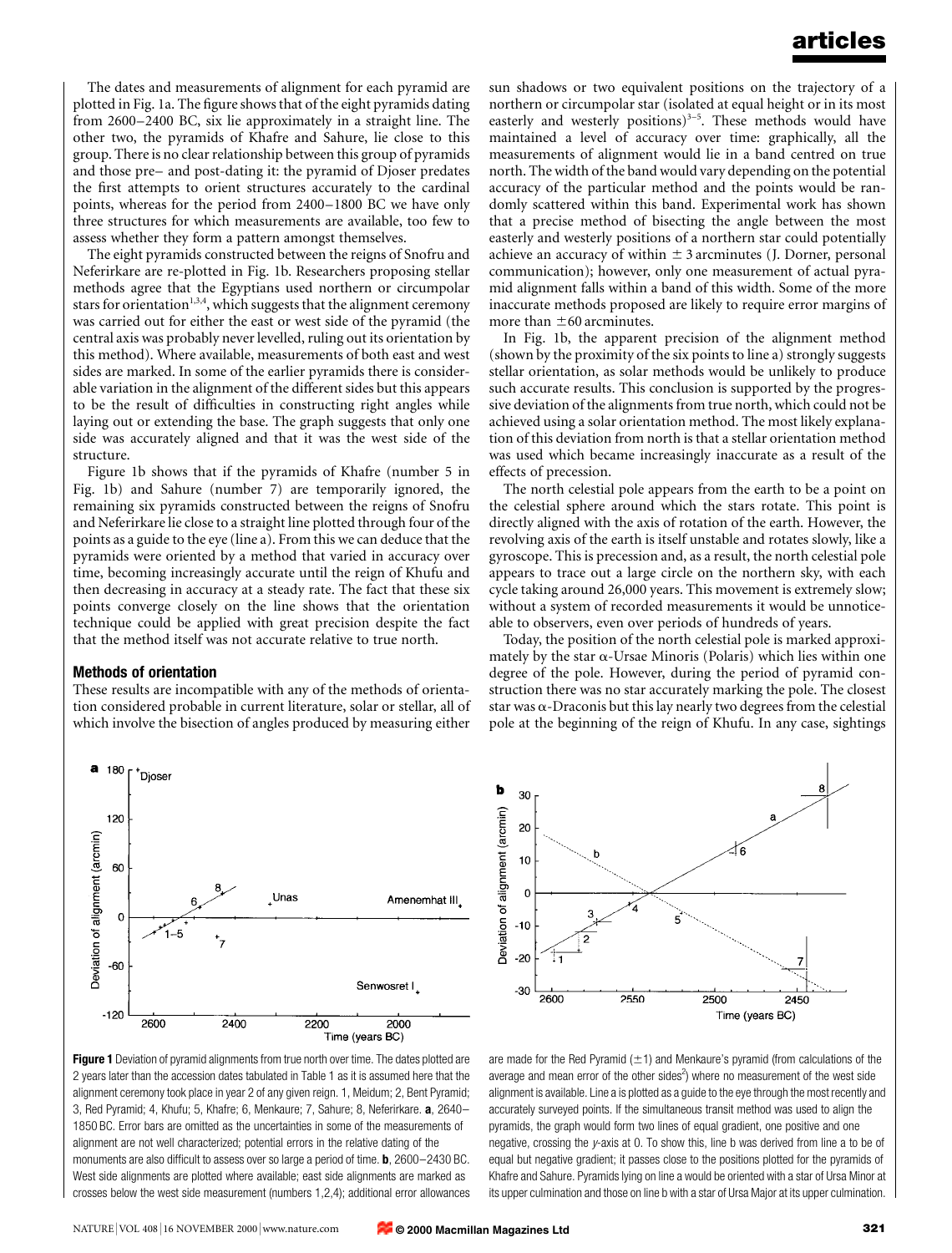taken toward a single star could not have achieved the results seen in Fig. 1b as, without a method of isolating culminations (the positions of greatest or least altitude of a star, which are also the points at which it crosses the meridian), the measurements would become increasingly random as the star moved away from the pole.

The method of orientation I propose is that the pole was considered to be located on an invisible chord linking two circumpolar stars on opposite sides of the pole. These two stars rotate around the pole, and when they are vertically aligned above the north horizon (one at its upper culmination and the other at its lower) an alignment made toward these stars with a plumb-line will be exactly oriented to true north, as long as the chord itself passes precisely through the pole. With the exception of the date when the chord between the stars lies exactly on the precessional trajectory of the pole, this method will produce alignments that become increasingly inaccurate at a steady rate over time. This method therefore has the potential to correspond with the results seen in Fig. 1b. This will be referred to as the simultaneous transit method because it uses two stars which cross (transit) the meridian simultaneously to establish true north.

## Modelling the simultaneous transit method

A period from 2750 to 2350 BC (2550 BC  $\pm$  200 years, double the maximum error margin conventionally estimated for the relative chronologies of this period)<sup>7</sup> was examined for pairs of bright stars within 15 degrees from the pole which could have been used in the simultaneous transit method. Using SkyMap Pro 6 (ref. 17) it was established that only two pairs of stars were joined by chords which crossed the celestial pole during this period: z-Ursae Majoris and  $\beta$ -Ursae Minoris (around 2467 BC), and  $\epsilon$ -Ursae Majoris and g-Ursae Minoris (around 2443 BC).

Figure 2a shows the circumpolar stars in 2467 BC, when a chord between  $\zeta$ -Ursae Majoris and  $\beta$ -Ursae Minoris crossed the pole (the discrepancy between this date and the date of greatest precision of pyramid alignment shown in Fig. 1b will be discussed below). Figure 2b shows a view of the north horizon at Giza for the same date, showing the stars when they are vertically aligned (in simultaneous transit). A measurement of alignment taken with a plumbline toward the stars at this time would be oriented exactly to true north.

#### The Khafre and Sahure alignments

The simultaneous transit method of alignment can also be used to explain the anomalous orientations of the pyramids of Khafre and Sahure, the two pyramids which do not conform with the trend set by the six other pyramids of the period. From Fig. 1b it is clear that although the deviation of these pyramids' alignment (numbers 5 and 7) lies west rather than east of north, they are approximately of the magnitude to be expected for their dates.

The simultaneous transit method involves making an alignment toward two stars when they are vertically aligned. The alignment can be taken when either of the stars is in the upper position. Because the upper culminations of the two stars fall approximately twelve hours apart, with the time of culmination of each star moving slowly through 24 hours in the course of a year, for about half the year the vertical alignment that falls within the hours of darkness will have one of the stars always above, and for the other half of the year the second star will be in the position of upper culmination when the two stars are vertically aligned during the course of the night.

When the chord between these two stars passes precisely through the celestial pole, an alignment taken toward the stars when they are



Figure 2 Modelling the simultaneous transit method for Giza, 2467 BC. a, A chord between stars  $\beta$ -UMi and  $\zeta$ -UMa passes exactly through the north celestial pole. **b**, The same stars in simultaneous transit. An alignment taken toward these stars using a plumbline would be oriented exactly to true north. Maps produced on SkyMap Pro 6 (ref. 17).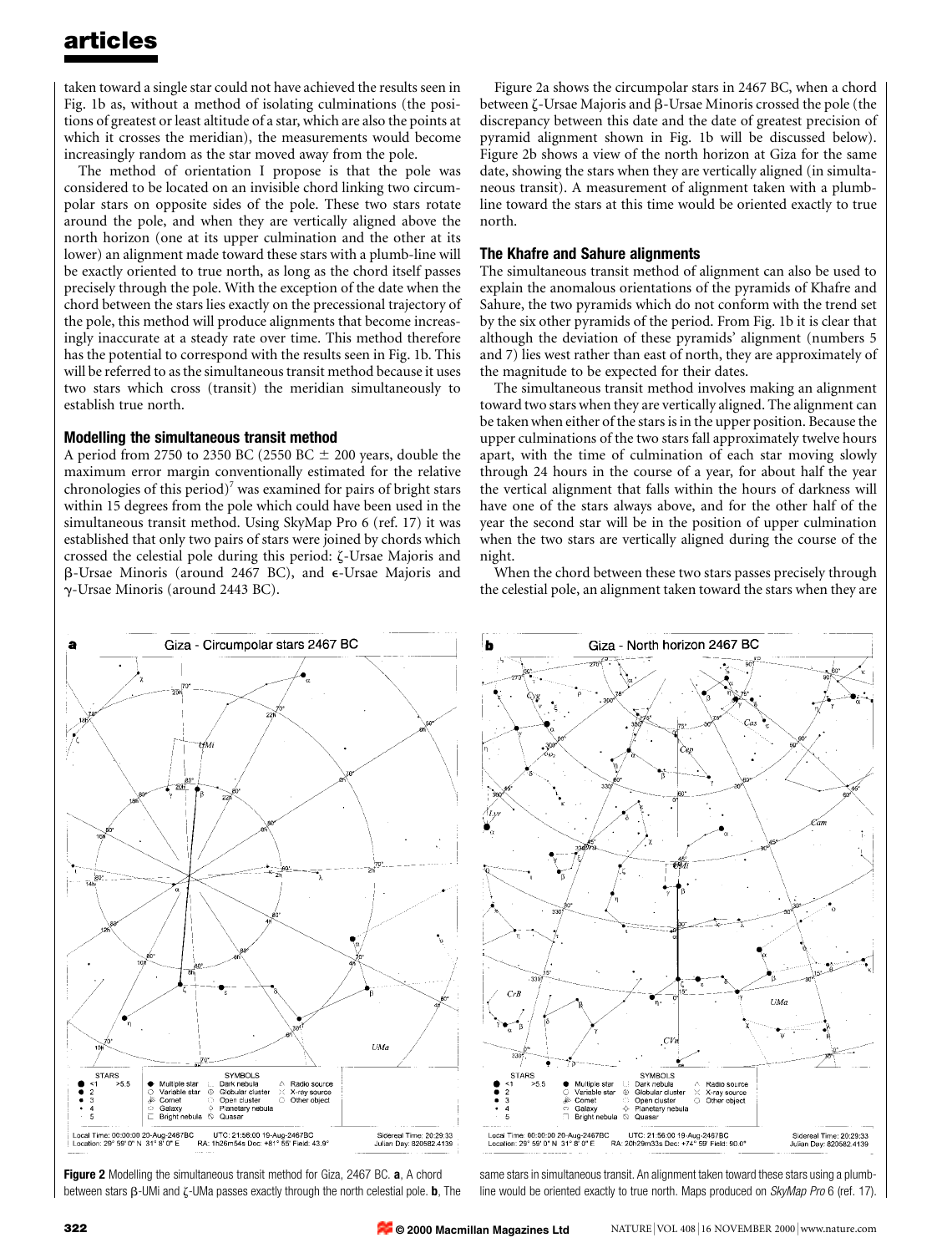in simultaneous transit will be exact with either star at its upper culmination. However, as the pole moves away from the chord between the stars as a result of precession, the chord itself begins to rotate around the pole. Alignments made using the simultaneous transit method will deviate from true north at a rate which increases steadily over time, regardless of which star is at its upper culmination when the alignment was made. However, as the chord itself is rotating around the pole, alignments made with a particular star at its upper culmination will be the opposite side of the north pole to alignments taken when the same star is at its lower culmination. This is illustrated in Fig. 3.

A graph of alignments made using the simultaneous transit method should therefore take the form of two lines of equal gradient, one positive and one negative, crossing at true north. In Fig. 1b, the gradient of line a is used to generate a second line, b, of equal but negative gradient, crossing line a at zero on the  $\gamma$ -axis. This line passes close to the points plotted for the pyramids of Khafre and Sahure.

The alignment of Khafre's and Sahure's pyramids can therefore be shown to have been generated by the same method of alignment as the other six pyramids of the period, the only difference being the time of year at which the orientation ceremony was carried out, and therefore the star which was uppermost. To show this graphically, the pyramids of Khafre and Sahure can be re-plotted on the opposite side of true north (Fig. 4). Line a passes through all four points for which recent accurate measurements are available (numbers 2-5), through the error bars of the three later points and close to the point for number 1.

## Modelling the results

In order to test further the theory that the simultaneous transit method was used to orient this group of pyramids, the method was modelled mathematically. F. R. Stephenson (personal communication) calculated the distance from the pole of a chord running between the stars  $\zeta$ -Ursae Majoris and  $\beta$ -Ursae Minoris. He confirmed that the chord ran precisely through the pole in 2467 BC (astronomical date  $-2466$ ) by computing the date when the right ascension of the two stars differed by exactly 180 degrees. The same procedure was repeated for the pair of stars  $\epsilon$ -Ursae Majoris and  $\gamma$ -Ursae Minoris which produced the date 2443 BC (astronomical date -2442). He then computed the minimum angular distance between the north celestial pole and the great circle passing through the pairs of stars at 25-year intervals around these dates. The results are plotted in Fig. 4 (lines b and c) alongside the graph derived from archaeological data (line a).

Figure 4 shows that measurements of the angular distance of the pole from a chord running between stars  $\zeta$ -Ursae Majoris and  $\beta$ -Ursae Minoris produce a line (b) of very similar gradient to that implied by the archaeological data. Stars  $\epsilon$ -Ursae Majoris and  $\gamma$ -Ursae Minoris produce a significantly steeper gradient (line c) which, crucially, cannot be accommodated to the three Giza pyramids (numbers  $4-6$ ) which form the most accurately fixed group temporally and spatially. These results strongly support the hypothesis that the pyramids were aligned using the simultaneous transit method, which was carried out using stars  $\zeta$ -Ursae Majoris and  $\beta$ -Ursae Minoris. The only major discrepancy between the results produced by the two independent data sets is time: the line



**Figure 3** Deviation of alignments from true north resulting from use of the simultaneous transit method of orientation. As the chord between the pair of stars moves away from the pole, alignments taken toward the stars when they are in simultaneous transit (actually vertically aligned) may be on either side of the pole depending on which star is at its upper culmination. The size of the deviation from north will be the same at a given date



regardless of whether it is east or west of north. Here a much later date is mapped to exaggerate the effect of time on the result of the alignment process. **a**, Winter and spring alignments with z-UMa at upper culmination; resulting alignments are east of north. **b**, Summer and autumn alignments with  $\beta$ -UMi at upper culmination; resulting alignments are west of north. Maps produced on SkyMap Pro 6 (ref. 17).